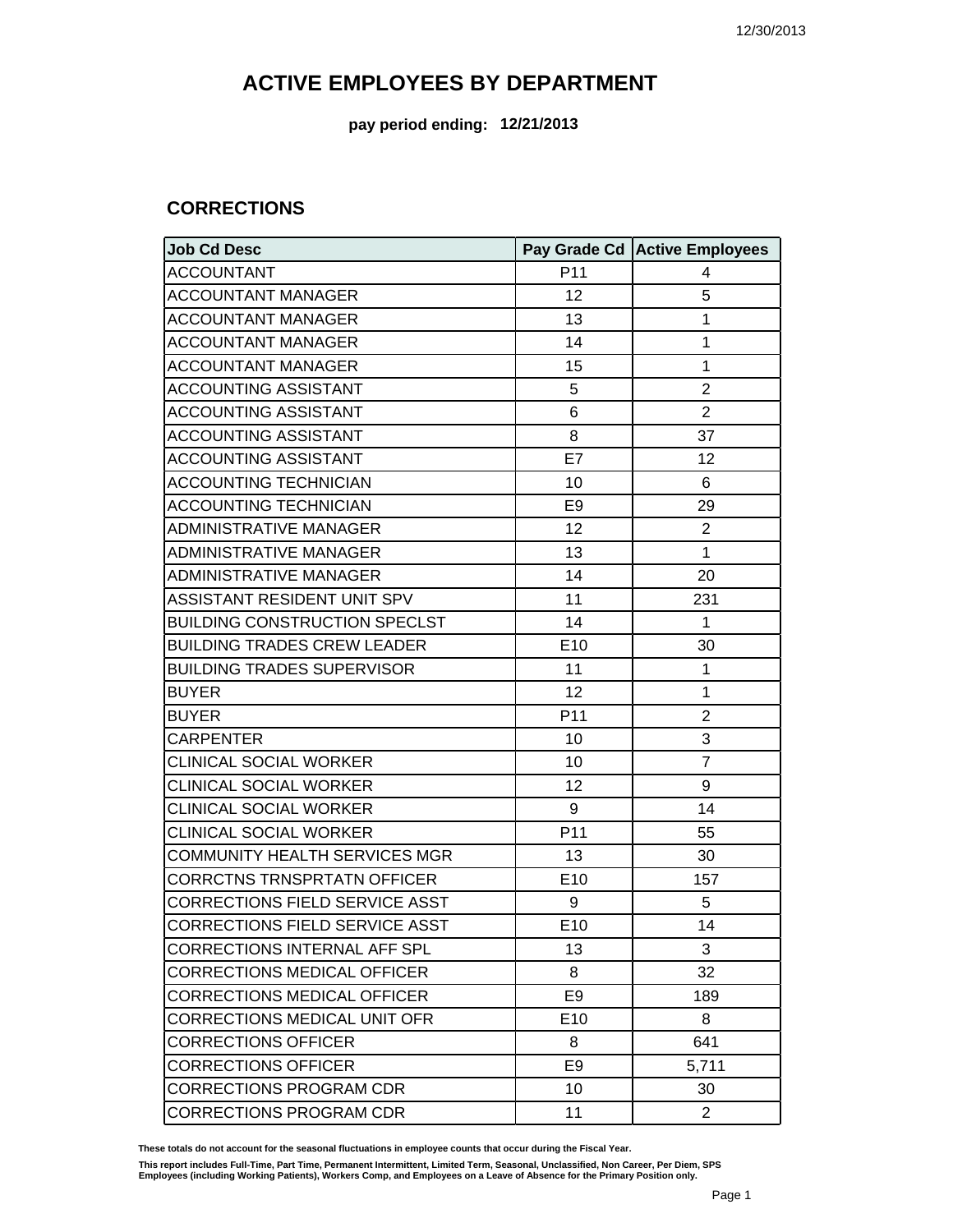**pay period ending: 12/21/2013**

### **CORRECTIONS**

| <b>Job Cd Desc</b>                  |                 | Pay Grade Cd   Active Employees |
|-------------------------------------|-----------------|---------------------------------|
| <b>CORRECTIONS PROGRAM CDR</b>      | 12              | 96                              |
| <b>CORRECTIONS PROGRAM CDR</b>      | 9               | 38                              |
| <b>CORRECTIONS PROGRAM CDR</b>      | P <sub>11</sub> | 32                              |
| <b>CORRECTIONS PROGRAM MGR-FZN</b>  | 13              | 4                               |
| <b>CORRECTIONS RESIDENT REP</b>     | E10             | 53                              |
| <b>CORRECTIONS SECURITY ISP</b>     | 13              | 34                              |
| <b>CORRECTIONS SECURITY REP</b>     | E10             | 25                              |
| <b>CORRECTIONS SHIFT SUPERVISOR</b> | 11              | 434                             |
| <b>CORRECTIONS SHIFT SUPERVISOR</b> | 12              | 186                             |
| <b>CORRECTIONS SHIFT SUPERVISOR</b> | 13              | 81                              |
| <b>CORR INTRNL AFFRS OFFICER</b>    | 13              | 1                               |
| DATA CODING OPERATOR                | E7              | 1                               |
| <b>DENTAL AIDE</b>                  | E <sub>8</sub>  | 38                              |
| <b>DENTAL HYGIENIST</b>             | E11             | 28                              |
| DENTAL LABORATORY TECHNICIAN        | 12              | 1                               |
| <b>DENTIST</b>                      | 16              | 30                              |
| <b>DENTIST FEES</b>                 | A               | 11                              |
| <b>DENTIST MANAGER</b>              | 17              | $\overline{c}$                  |
| DEPARTMENTAL ANALYST                | 10              | 4                               |
| DEPARTMENTAL ANALYST                | 11              | 1                               |
| DEPARTMENTAL ANALYST                | 12              | 38                              |
| DEPARTMENTAL ANALYST                | 9               | 10                              |
| DEPARTMENTAL ANALYST                | P <sub>11</sub> | 35                              |
| DEPARTMENTAL MANAGER                | 12              | 4                               |
| DEPARTMENTAL MANAGER                | 13              | 5                               |
| DEPARTMENTAL MANAGER                | 14              | 9                               |
| <b>DEPARTMENTAL MANAGER</b>         | 15              | 1                               |
| DEPARTMENTAL SPECIALIST             | 13              | 53                              |
| DEPARTMENTAL SPECIALIST             | 14              | 12                              |
| DEPARTMENTAL SUPERVISOR             | 11              | 1                               |
| DEPARTMENTAL SUPERVISOR             | 12              | 32                              |
| DEPARTMENTAL TECHNICIAN             | 10              | 14                              |
| DEPARTMENTAL TECHNICIAN             | $\overline{7}$  | 10                              |
| DEPARTMENTAL TECHNICIAN             | 8               | 13                              |
| DEPARTMENTAL TECHNICIAN             | 9               | 1                               |
| DEPARTMENTAL TECHNICIAN             | E <sub>9</sub>  | 140                             |
| DEVELOPMENTAL DIS PRG               | P <sub>11</sub> | 4                               |
| <b>DIETITIAN NUTRITIONIST</b>       | 12              | 1                               |
| DIETITIAN NUTRITIONIST              | P <sub>11</sub> | 6                               |

**These totals do not account for the seasonal fluctuations in employee counts that occur during the Fiscal Year.**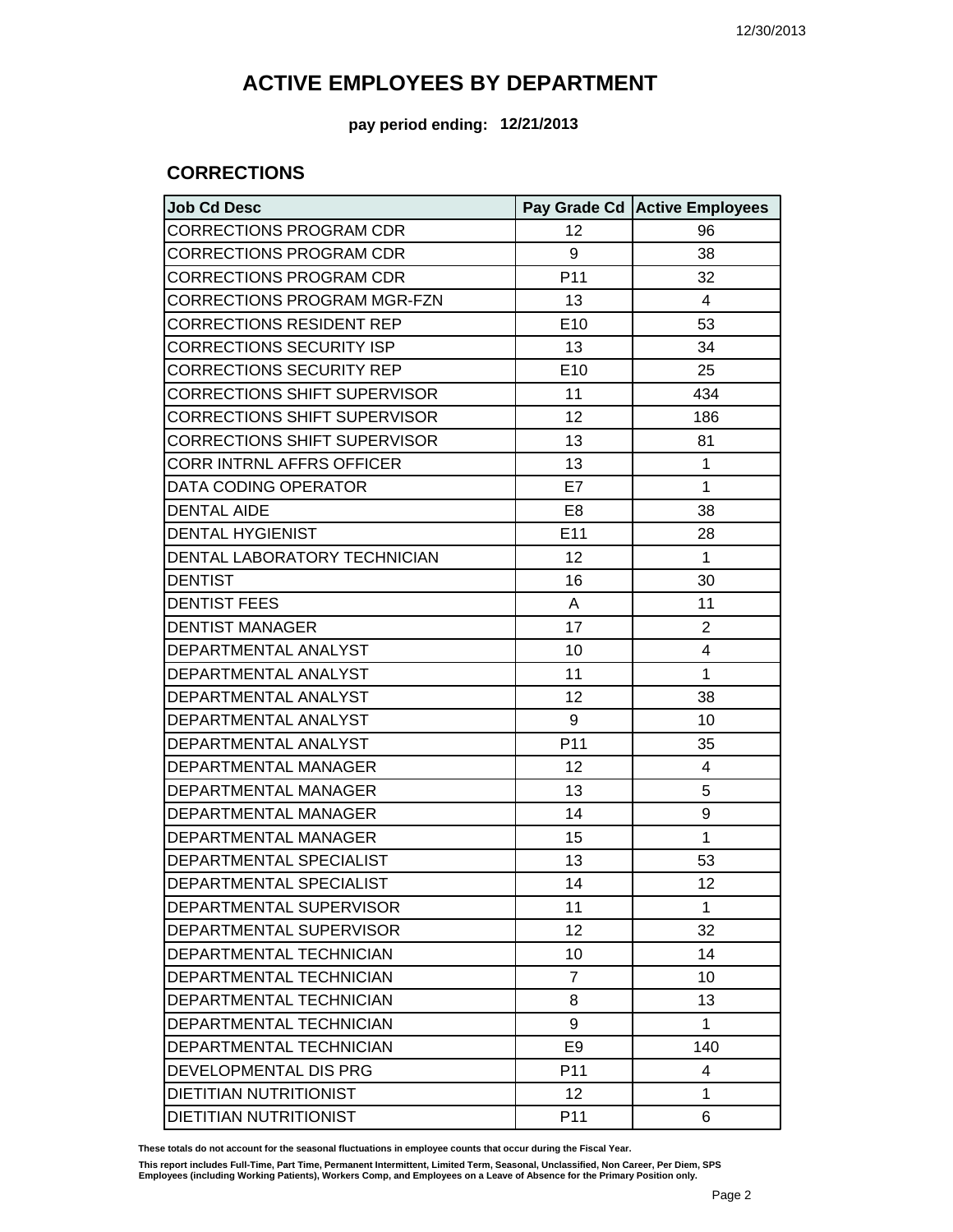**pay period ending: 12/21/2013**

### **CORRECTIONS**

| <b>Job Cd Desc</b>                   |                 | Pay Grade Cd Active Employees |
|--------------------------------------|-----------------|-------------------------------|
| <b>DIVISION ADMINISTRATOR</b>        | 17              | 9                             |
| DOMESTIC SERVICES AIDE               | E <sub>6</sub>  | 4                             |
| <b>DRAFTING TECHNICIAN</b>           | E10             | $\mathbf{1}$                  |
| <b>ELECTRICIAN LICENSED</b>          | 10              | 33                            |
| ELECTRICIAN-MASTER LICENSED          | 11              | 11                            |
| <b>EMPLOYMENT COUNSELOR</b>          | 9               | 6                             |
| <b>EMPLOYMENT COUNSELOR</b>          | P11             | 3                             |
| <b>ENGINEERING SPECIALIST</b>        | 13              | $\mathbf{1}$                  |
| <b>ENVIRONMENTAL ENGINEERING SPL</b> | 13              | 1                             |
| ENVIRONMENTAL SANITARIAN SPL         | 13              | $\mathbf{1}$                  |
| <b>EQUIPMENT OPERATOR</b>            | 9               | 24                            |
| <b>EQUIPMENT TECHNICIAN</b>          | 11              | 8                             |
| <b>EXECUTIVE SECRETARY</b>           | 11              | $\mathbf{1}$                  |
| <b>EXECUTIVE SECRETARY</b>           | E10             | 34                            |
| <b>FINANCIAL ANALYST</b>             | 10              | $\mathbf{1}$                  |
| <b>FINANCIAL ANALYST</b>             | 12              | $\overline{2}$                |
| <b>FINANCIAL ANALYST</b>             | 9               | $\overline{2}$                |
| <b>FINANCIAL ANALYST</b>             | P <sub>11</sub> | 3                             |
| <b>FINANCIAL MANAGER</b>             | 12              | 1                             |
| <b>FINANCIAL MANAGER</b>             | 15              | 1                             |
| <b>FINANCIAL SPECIALIST</b>          | 13              | 4                             |
| <b>FINGERPRINT TECHNICIAN</b>        | 10              | 1                             |
| FIRE SAFETY INSPECTOR                | 11              | $\overline{7}$                |
| FIRE SAFETY INSPECTOR                | 9               | 1                             |
| FIRE SAFETY SUPERVISOR               | 12              | $\overline{2}$                |
| <b>GENERAL OFFICE ASSISTANT</b>      | 5               | $\overline{7}$                |
| <b>GENERAL OFFICE ASSISTANT</b>      | 6               | 4                             |
| <b>GENERAL OFFICE ASSISTANT</b>      | 8               | 11                            |
| <b>GENERAL OFFICE ASSISTANT</b>      | E7              | 104                           |
| <b>GROUNDSKEEPER</b>                 | E <sub>8</sub>  | 4                             |
| HUMAN RESOURCES ANALYST              | 12              | $\overline{2}$                |
| HUMAN RESOURCES ANALYST              | 9               | 1                             |
| HUMAN RESOURCES DEVELOPER            | 10              | $\mathbf{1}$                  |
| <b>HUMAN RESOURCES DEVELOPER</b>     | 12              | 25                            |
| HUMAN RESOURCES DEVELOPER            | 9               | 6                             |
| HUMAN RESOURCES DEVELOPER            | P <sub>11</sub> | $\mathbf{1}$                  |
| HUMAN RESOURCES DEVELOP SPLST        | 13              | 10                            |
| <b>HUMAN RESOURCES MANAGER</b>       | 14              | 1                             |
| HUMAN RESOURCES SPECIALIST           | 13              | $\overline{2}$                |

**These totals do not account for the seasonal fluctuations in employee counts that occur during the Fiscal Year.**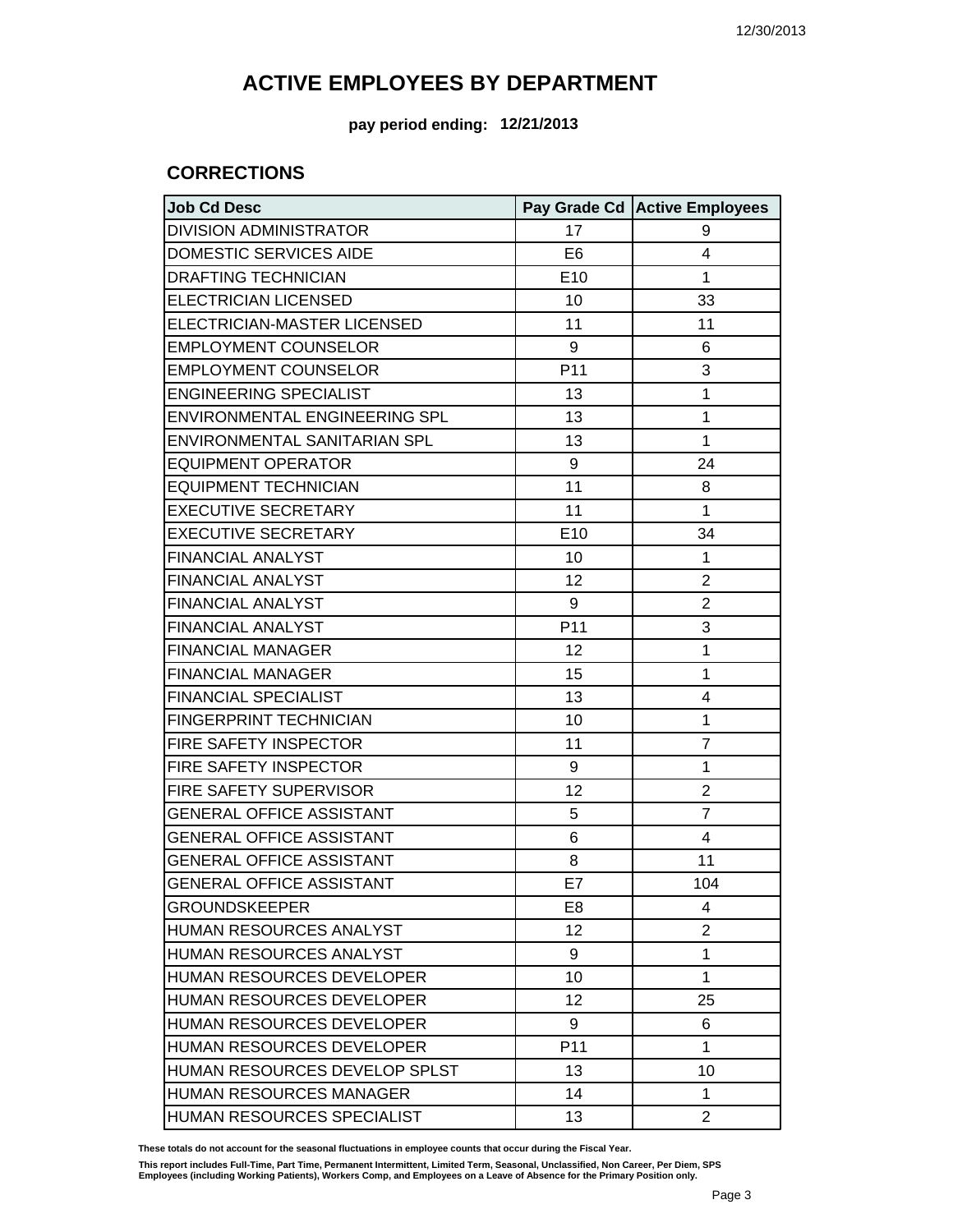**pay period ending: 12/21/2013**

### **CORRECTIONS**

| <b>Job Cd Desc</b>                  |                 | Pay Grade Cd Active Employees |
|-------------------------------------|-----------------|-------------------------------|
| INDUSTRIES PRODUCTION LEADER        | 10              | 1                             |
| <b>INDUSTRIES PRODUCTION LEADER</b> | 8               | 1                             |
| INDUSTRIES PRODUCTION LEADER        | E10             | 32                            |
| <b>INDUSTRIES SUPERVISOR</b>        | 12              | 6                             |
| <b>INDUSTRIES SUPERVISOR</b>        | 13              | 8                             |
| <b>INDUSTRIES SUPERVISOR</b>        | 14              | 3                             |
| <b>INFORMATION TEC PRG ALT</b>      | P <sub>11</sub> | 1                             |
| <b>INSTITUTION CHAPLAIN</b>         | 10              | 1                             |
| <b>INSTITUTION CHAPLAIN</b>         | 12              | 26                            |
| <b>INSTITUTION CHAPLAIN</b>         | 9               | $\overline{2}$                |
| <b>INSTITUTION CHAPLAIN</b>         | P <sub>11</sub> | 1                             |
| <b>JANITOR</b>                      | 6               | 4                             |
| <b>LABORATORY ASSISTANT</b>         | E <sub>8</sub>  | $\overline{c}$                |
| <b>LABORATORY TECHNICIAN</b>        | E <sub>10</sub> | 1                             |
| <b>LIBRARIAN</b>                    | 10              | 3                             |
| LIBRARIAN                           | 12              | 19                            |
| <b>LIBRARIAN</b>                    | P <sub>11</sub> | 3                             |
| <b>LIBRARIAN MANAGER</b>            | 12              | 1                             |
| <b>LIBRARY ASSISTANT</b>            | 5               | 1                             |
| <b>LIBRARY ASSISTANT</b>            | 6               | $\overline{c}$                |
| <b>LIBRARY ASSISTANT</b>            | E7              | 4                             |
| <b>LIBRARY TECHNICIAN</b>           | 11              | 8                             |
| <b>LIBRARY TECHNICIAN</b>           | 8               | 1                             |
| <b>LIBRARY TECHNICIAN</b>           | E10             | 13                            |
| <b>LOCKSMITH</b>                    | 10              | 1                             |
| <b>MAINTENANCE MECHANIC</b>         | 10              | 188                           |
| <b>MAINTENANCE MECHANIC</b>         | 8               | 3                             |
| <b>MAINTENANCE MECHANIC</b>         | E <sub>9</sub>  | 6                             |
| MAINTENANCE MECHANIC SUPERVISO      | 11              | 3                             |
| <b>MEDICAL RECORD EXA</b>           | 11              | 5                             |
| <b>MEDICAL RECORD EXA</b>           | 12              | 2                             |
| <b>MEDICAL RECORD EXA</b>           | 13              | $\overline{c}$                |
| <b>MEDICAL RECORD EXAMINER</b>      | 8               | 1                             |
| MEDICAL RECORD EXAMINER             | 9               | $\overline{2}$                |
| MEDICAL RECORD EXAMINER             | E <sub>10</sub> | 27                            |
| <b>MEDICAL SERVICES</b>             | A               | 1                             |
| MEDICAL TECHNICIAN SUPERVISOR       | 12              | 1                             |
| <b>MENTAL HEALTH SOCIAL WORKER</b>  | P11             | 1                             |
| <b>MUSIC THERAPIST</b>              | P <sub>11</sub> | $\overline{2}$                |

**These totals do not account for the seasonal fluctuations in employee counts that occur during the Fiscal Year.**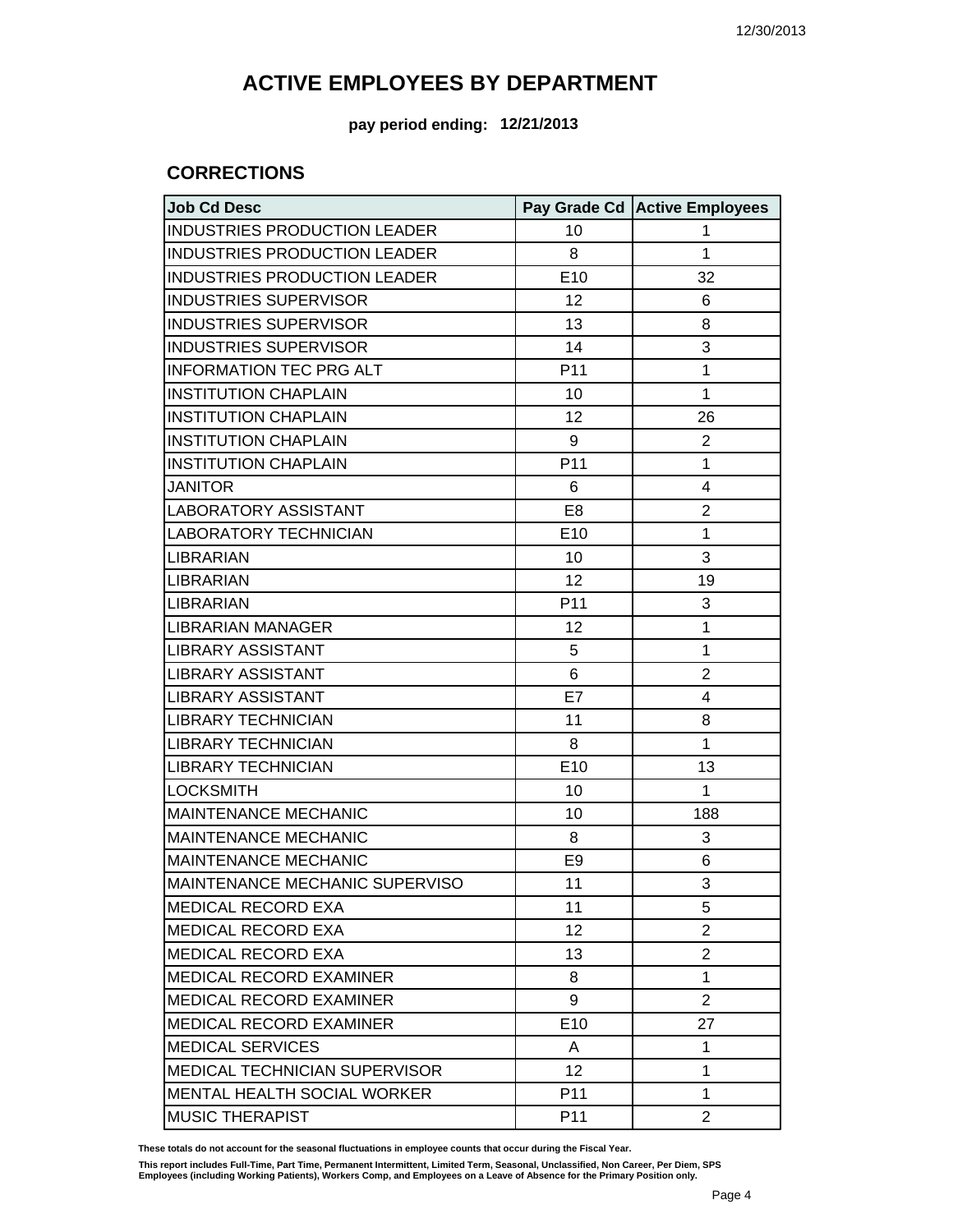**pay period ending: 12/21/2013**

### **CORRECTIONS**

| <b>Job Cd Desc</b>            |                | Pay Grade Cd Active Employees |
|-------------------------------|----------------|-------------------------------|
| <b>OCCUPATIONAL THERAPIST</b> | P11            | 3                             |
| OFFICE DIRECTOR               | 17             | 4                             |
| OFFICE SUPERVISOR             | 10             | 4                             |
| OFFICE SUPERVISOR             | 9              | 4                             |
| <b>PAINTER</b>                | 10             | 1                             |
| PAROLE/PROBATION MANAGER      | 13             | 142                           |
| PAROLE/PROBATION MANAGER      | 14             | 3                             |
| PAROLE/PROBATION MANAGER      | 15             | 15                            |
| PAROLE PROBATION OFFICER      | 10             | 8                             |
| PAROLE PROBATION OFFICER      | 12             | 15                            |
| PAROLE PROBATION OFFICER      | 13             | 1                             |
| PAROLE PROBATION OFFICER      | 9              | 30                            |
| PAROLE PROBATION OFFICER      | P11            | 1,215                         |
| PAROLE PROBATION SPECIALIST   | 13             | 4                             |
| PAROLE PROBATION SPECIALIST   | 14             | $\overline{2}$                |
| PAROLE PROBATION SPECIALIST   | 15             | 4                             |
| <b>PHARMACIST</b>             | P11            | $\overline{2}$                |
| PHARMACY ASSISTANT            | E <sub>8</sub> | 39                            |
| PHYSICAL PLANT SUPERVISOR     | 12             | 25                            |
| PHYSICAL PLANT SUPERVISOR     | 13             | $\overline{7}$                |
| PHYSICIAN MANAGER             | 21             | 1                             |
| <b>PLUMBER</b>                | 10             | 21                            |
| <b>PLUMBER</b>                | 11             | 12                            |
| POWER PLANT OPERATOR          | 10             | 18                            |
| POWER PLANT OPERATOR          | E <sub>9</sub> | $\overline{7}$                |
| POWER PLANT SUPERVISOR        | 11             | 1                             |
| PRACTICAL NURSE LICENSED      | E <sub>9</sub> | 142                           |
| PRISON COUNSELOR              | 10             | 19                            |
| PRISON COUNSELOR              | 11             | 3                             |
| PRISON COUNSELOR              | 9              | 35                            |
| PRISON COUNSELOR              | P11            | 9                             |
| PROCUREMENT TECHNICIAN        | 10             | 8                             |
| PROCUREMENT TECHNICIAN        | E <sub>9</sub> | 3                             |
| PROMOTIONAL AGENT             | 12             | $\overline{2}$                |
| <b>PSYCHIATRIST</b>           | 18             | 8                             |
| <b>PSYCHOLOGIST</b>           | 10             | $\overline{7}$                |
| <b>PSYCHOLOGIST</b>           | 12             | 13                            |
| <b>PSYCHOLOGIST</b>           | 9              | $\overline{2}$                |
| <b>PSYCHOLOGIST</b>           | P11            | 90                            |

**These totals do not account for the seasonal fluctuations in employee counts that occur during the Fiscal Year.**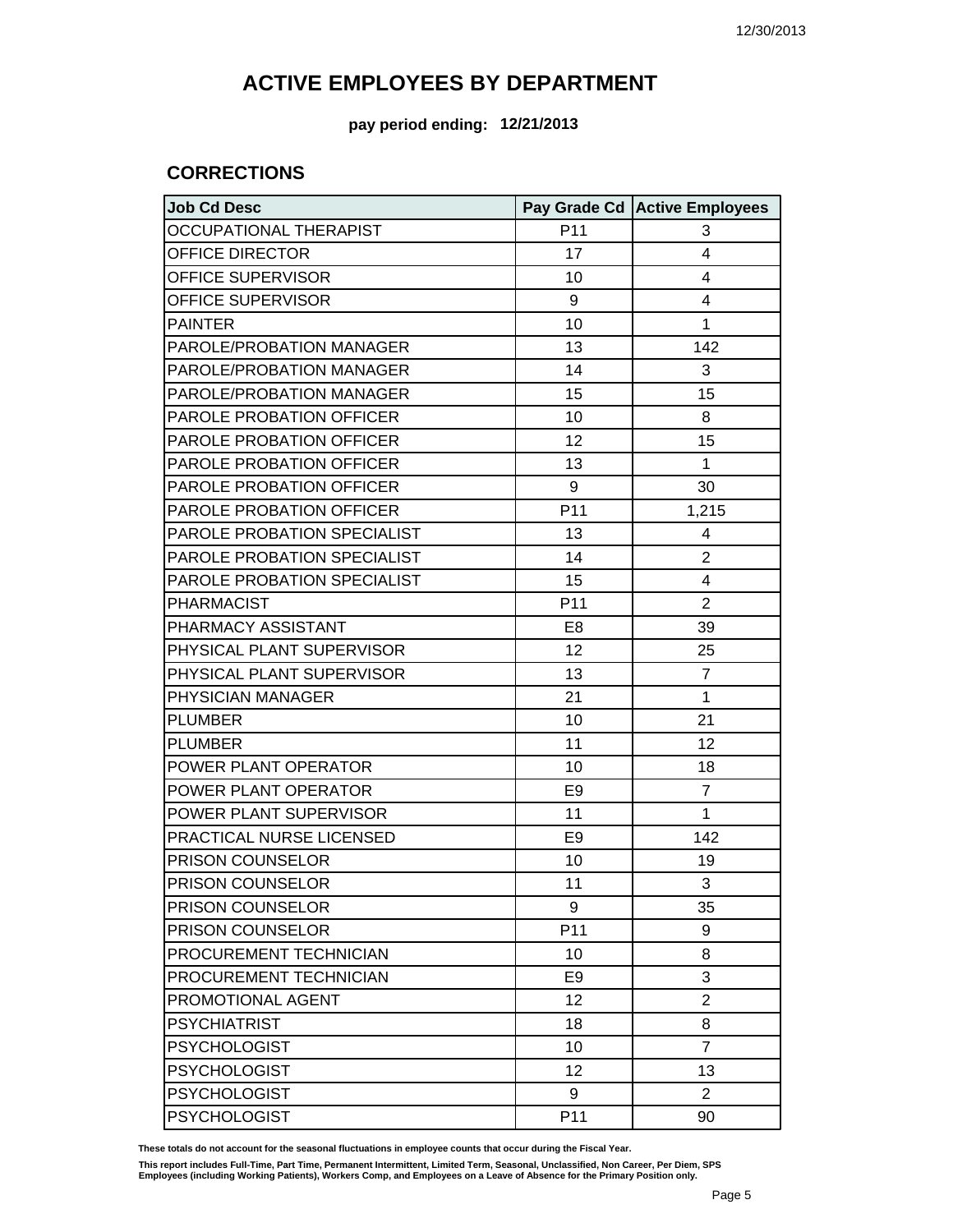**pay period ending: 12/21/2013**

### **CORRECTIONS**

| <b>Job Cd Desc</b>               |                 | Pay Grade Cd Active Employees |
|----------------------------------|-----------------|-------------------------------|
| RADIO COMMUNICATION TECHNCN      | 11              | 1                             |
| RECREATIONAL THERAPIST           | 12              | 1                             |
| RECREATIONAL THERAPIST           | P <sub>11</sub> | 11                            |
| <b>REFRIGERATION MECHANIC</b>    | 10              | 6                             |
| REFRIGERATION MECHANIC-LICENSD   | 11              | 6                             |
| REFRIGERATION MECHANIC-LICENSD   | E10             | 1                             |
| <b>REGISTERED NURSE</b>          | 12              | 358                           |
| <b>REGISTERED NURSE</b>          | 13              | 6                             |
| <b>REGISTERED NURSE</b>          | N               | 3                             |
| <b>REGISTERED NURSE</b>          | P <sub>11</sub> | 8                             |
| <b>REGISTERED NURSE DIRECTOR</b> | 17              | 3                             |
| <b>REGISTERED NURSE MANAGER</b>  | 13              | 59                            |
| REGISTERED NURSE MANAGER         | 15              | 27                            |
| REGISTERED NURSE NON-CAREER      | N               | 1                             |
| <b>REGULATION AGENT</b>          | 12              | 1                             |
| <b>RESIDENT CARE AIDE</b>        | E <sub>8</sub>  | 26                            |
| <b>RESIDENT UNIT MANAGER</b>     | 13              | 61                            |
| RESPIRATORY THERAPY TECHNICIAN   | E10             | 1                             |
| <b>RIGHTS SPECIALIST</b>         | 13              | 1                             |
| <b>SCHOOL PRINCIPAL</b>          | 14              | 10                            |
| <b>SCHOOL PSYCHOLOGIST</b>       | P <sub>11</sub> | $\overline{2}$                |
| <b>SCHOOL TEACHER</b>            | 11A             | 33                            |
| <b>SCHOOL TEACHER</b>            | 11B             | 45                            |
| <b>SCHOOL TEACHER</b>            | 11 <sub>C</sub> | 5                             |
| SECRETARIAL SUPERVISOR           | 10              | 4                             |
| <b>SECRETARY</b>                 | $\overline{7}$  | 3                             |
| <b>SECRETARY</b>                 | 9               | 109                           |
| <b>SECRETARY</b>                 | E <sub>8</sub>  | 141                           |
| SENIOR EXEC MGT ASST             | 11              | $\overline{7}$                |
| SENIOR EXEC MGT ASST             | 13              | 4                             |
| SENIOR EXEC MGT ASST             | 15              | 1                             |
| SENIOR EXECUTIVE PHY ADM         | 19              | 1                             |
| SENIOR EXECUTIVE SERVICE         | 18              | 6                             |
| SENIOR EXECUTIVE SERVICE         | 20              | 1                             |
| SENIOR EXECUTIVE WARDEN          | 17              | 26                            |
| SPECIAL ALTERNATIVE INCARC OFR   | 9               | 11                            |
| SPECIAL ALTERNATIVE INCARC OFR   | E <sub>10</sub> | 53                            |
| <b>SPECIAL APPOINTEE</b>         | A               | 16                            |
| SPECIAL EDUCATION TEACHER        | 11A             | $\overline{7}$                |

**These totals do not account for the seasonal fluctuations in employee counts that occur during the Fiscal Year.**